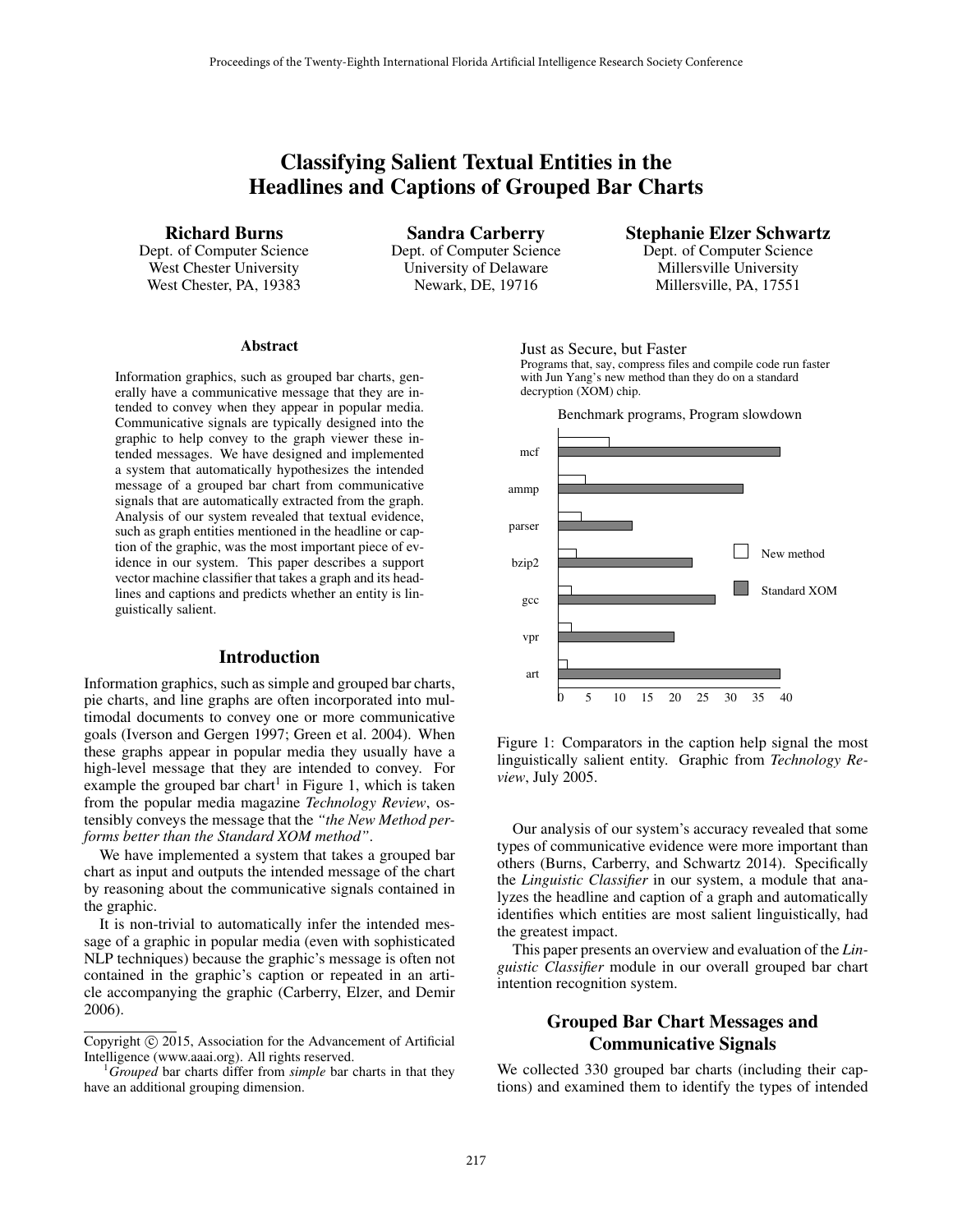messages conveyed by grouped bar charts, as well as the communicative signals utilized by graphic designers to assist in communicating these messages.

Many different types of communicative signals can be designed into a grouped bar chart to help communicate some message, including: coloring a bar differently, ordering the groups in a meaningful way, or crafting the caption or headline to make one entity linguistically salient.

For grouped bar charts, headline and caption evidence is tricky to process because multiple entities in the graphic may each be present textually. If there is only one graph entity that is mentioned in the caption, then it is linguistically salient. The more interesting graphs are those instances where multiple entities occur in the text, and one of them is the most linguistically salient. Although linguistic evidence is present in both cases, the evidence is communicatively different: in one case an entity is most linguistically salient by default, in the other case an entity is most linguistically salient by having greater linguistic salience than the other mentioned entities. (Ultimately, our overall intention recognition system differentiates the value of the linguistic evidence between the two cases.)

### Examples: Entities with Linguistic Salience

In Figure 1, two entities are mentioned in the caption of the graphic, *"New method"* and *"Standard XOM"*. The comparator *than* in the caption helps signal that *"New method"* is being compared with *"Standard XOM"* and is more linguistically salient because it precedes the comparator.

In another example, the grouped bar chart in Figure 2 contains all three series entities in the headlines and captions of the graphic, *"Reebok"*, *"Adidas"*, and *"Nike"*. The graphic ostensibly conveys a comparison of *"the growth of Adidas against Reebok and Nike"*. While both *Adidas* and *Reebok* are contained in the headline and caption description, *Nike* is only contained in the sub-headline and caption description. The prominence of *Adidas* in the headline rather than in the sub-headline, while preceding the other companies in the headline and caption description, gives it more linguistic salience.<sup>2</sup>

## Extracting Linguistic Evidence

In this section, we describe a *Linguistic Classifier* module in our system that processes the caption and headline text of a grouped bar chart and predicts the linguistic salience of each entity. This output is used as part of the communicative evidence in the overall processing of the graphic.

#### Features

We analyzed the grouped bar charts in our corpus to identify the features and attributes that could intuitively support the process of automatically determining the most linguistically salient entity. These features are described in the following list alongside our intuitions.

#### New Competition

Adidas's acquisition of Reebok may help it challenge Nike.



Figure 2: Graphic from *Wall Street Journal*, August 4, 2005. Article Headline: Leap Forward: For Adidas, Reebok Deal Caps Push to Broaden Urban Appeal

Sub-Headline: Known for Its Engineering, German Company Takes on Nike in Lifestyle Market; Teaming Up With Missy Elliot

Caption Headline: New Competition

Caption Description: Adidas's acquisition of Reebok may help it challenge Nike.

- 1. Precedes whether the entity in a headline or caption precedes all other entities and is never preceded elsewhere in a different headline or caption.
- 2. Numeric whether the entity is numeric and is the only entity in the headline and caption text that is numeric.
- 3. Prominence whether the entity has the greatest *prominence* compared to all entities, where *prominence* considers *which* headlines and captions (headline, sub-headline, etc.) that an entity was present in.
- 4. Possessive whether the entity is possessive and is the only possessive entity.
- 5. First/Last Clause whether the entity is the first clause of any headline or caption while other entities are in the last clause, or vice versa.
- 6. Main/Contrastive Clause whether the entity is in the main clause or a clause that is contrastive in any headline or caption while other entities are in clauses outside of the main or contrastive clause (such as subordinate clauses).
- 7. Subject whether the entity occurs as a subject in any headline or caption as frequently as any other entity.
- 8. Object whether the entity occurs as an object in any headline or caption as frequently as any other entity.
- 9. Comparator whether the entity occurs first in a comparator if there is also another entity on the opposite side of the comparator.

<sup>2</sup> "German company" in the sub-headline also refers to *Adidas* but this relation is difficult to automatically extract because of the required domain and world knowledge.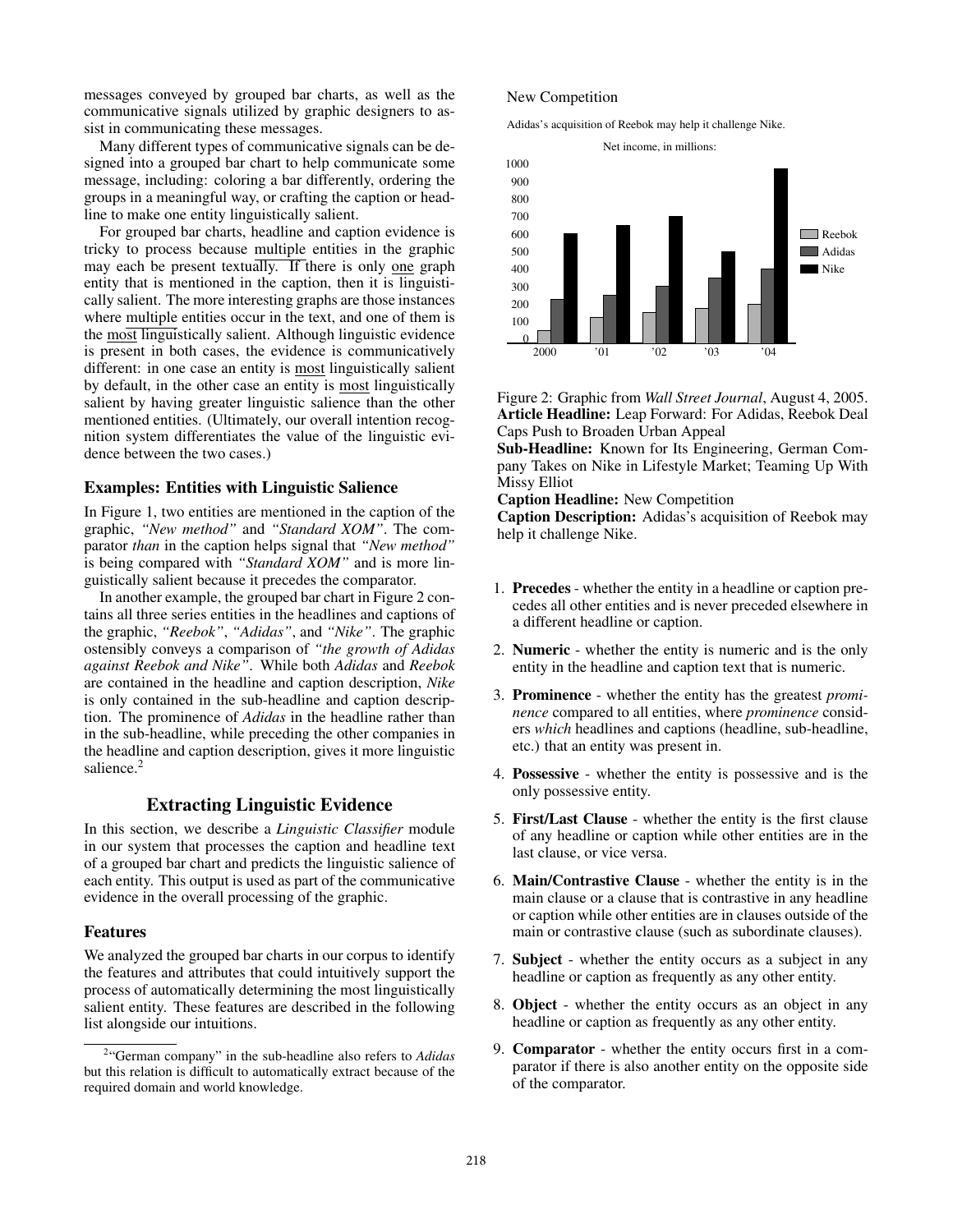### Method

The annotated grouped bar chart corpus provides data for training a linguistic classifier. Along with its intended message, each grouped bar chart was additionally annotated with its most linguistically salient entity if it existed. From the 330 graphs in the corpus, 111 grouped bar charts had multiple entities that occured in the headline or caption text, and 73 had an entity that was identified as the most linguistically salient.

Since the number of grouped bar charts with multiple entities occurring in the text of the headline and caption is limited, leave-one-out cross-validation was applied, where each instance is used once as a test case and instances from all other graphics were used as training cases. The results are averaged together to obtain the accuracy of the model.

The trained model is a support vector machine  $(SVM)^3$ .

The most interesting case of analyzing this linguistic classifier is when it is trained and evaluated on the subset of grouped bar charts with multiple entities that occur in the headline or caption text where one entity is the most linguistically salient—the previous set of 73 grouped bar charts.

Within these 73 graphs, there are 189 entities that occur in the text of the headline or caption. (Thus,  $\frac{73}{189} = 38.6\%$  entities are the most linguistically salient entity in their graph, and  $\frac{116}{189}$  = 61.4% entities are not the most linguistically salient.)

### SVM Model 1: Binary Classification

One way of predicting the most linguistically salient entity for a graph is to treat each entity as an individual instance, and then build a classifier that predicts whether each entity is the most linguistically salient—a binary classification.

Leave-one-out cross-validation was performed to evaluate the classifier; the results are presented in Table 1. In this setup, all entities within a graph were left out while the classifier was trained on only entities from the other graphs. The confusion matrix in Table 2 shows the classifier's performance on both classes (whether an entity was / was not the most linguistically salient). The classifier correctly predicts 54 of the 73 most linguistically salient entities (74.0%), suggesting that the classifier output should be useful evidence for our overall intention recognition system.

Table 1: Cross-validation results of the linguistic binary classifier.

| system                                                  | accuracy |
|---------------------------------------------------------|----------|
| <i>Baseline:</i> classifying entity as not most salient | 61.4%    |
| <b>SVM Linear Binary Classifier</b>                     | 80.4%    |

<sup>&</sup>lt;sup>3</sup>A benefit of support vector machines is that they work well with high-dimensional data and relatively small training sets—the properties of our training data. Other learning methods with various parameters were also tested including Na¨ıve Bayes and decision trees. The linear SVM performed equally as well as or better than the others.

Table 2: Confusion matrix of the linguistic binary classifier.

|                            | <b>Classified as</b><br>not most salient | Classified as<br>most salient |
|----------------------------|------------------------------------------|-------------------------------|
| Actual not most salient    | 98                                       |                               |
| <b>Actual most salient</b> | 19                                       |                               |

#### SVM Model 2: Entity Ranking

Another way of predicting the most linguistically salient entity for a graph is to rank each entity by its value as output by the linear SVM function. The output of the linear SVM classifier for each entity instance is a real-number value. In the binary classification, the sign of the value determines the predicted class (whether an entity is most linguistically salient). In this case, the ordering of entities by value results in a rank of the entities.

In this case, the prediction of the most linguistically salient entity would be to simply take the top ranked entity. Note that in this setup, the classifier always ranks one and only one entity for each graph as the most linguistically salient, whereas the binary classifier could predict *multiple* entities as the most linguistically salient for a graph or *no* entities as most linguistically salient.

Leave-one-out cross-validation was performed to evaluate the rank classifier and the results are shown in Table 3. Each graph has at least two entities, but some have three, or even more than four entities; thus, a baseline prediction of the expected accuracy of predicting a random entity as the most linguistically salient is less than 50%. The classifier correctly predicts the most linguistically salient entity in 53 of the 73 graphs, an improvement over the baseline by approximately 30%.

Table 3: Cross-validation results of the linguistic rank classifier.

| system                                         | accuracy |
|------------------------------------------------|----------|
| <i>Baseline:</i> expected random prediction of | 42.9%    |
| most linguistically salient entity             |          |
| <b>SVM Rank Classifier</b>                     | 72.6%    |

## Grouped Bar Chart Intention Recognition System

Our overall grouped bar chart intention recognition system is implemented as a Bayesian network (Burns et al. 2012). A top-level node at the top of the network represents the intended message of a graphic and the leaves of the network represent the communicative evidence that may be present or absent in the graphic. The network is trained on the corpus of grouped bar charts that we collected. To hypothesize the intended message of a new, unseen graphic, communicative evidence is automatically extracted from the graphic—including processing the graphic through the *Linguistic Classifier* to identify the most linguistically salient entity in its headlines and captions—and then entered in the